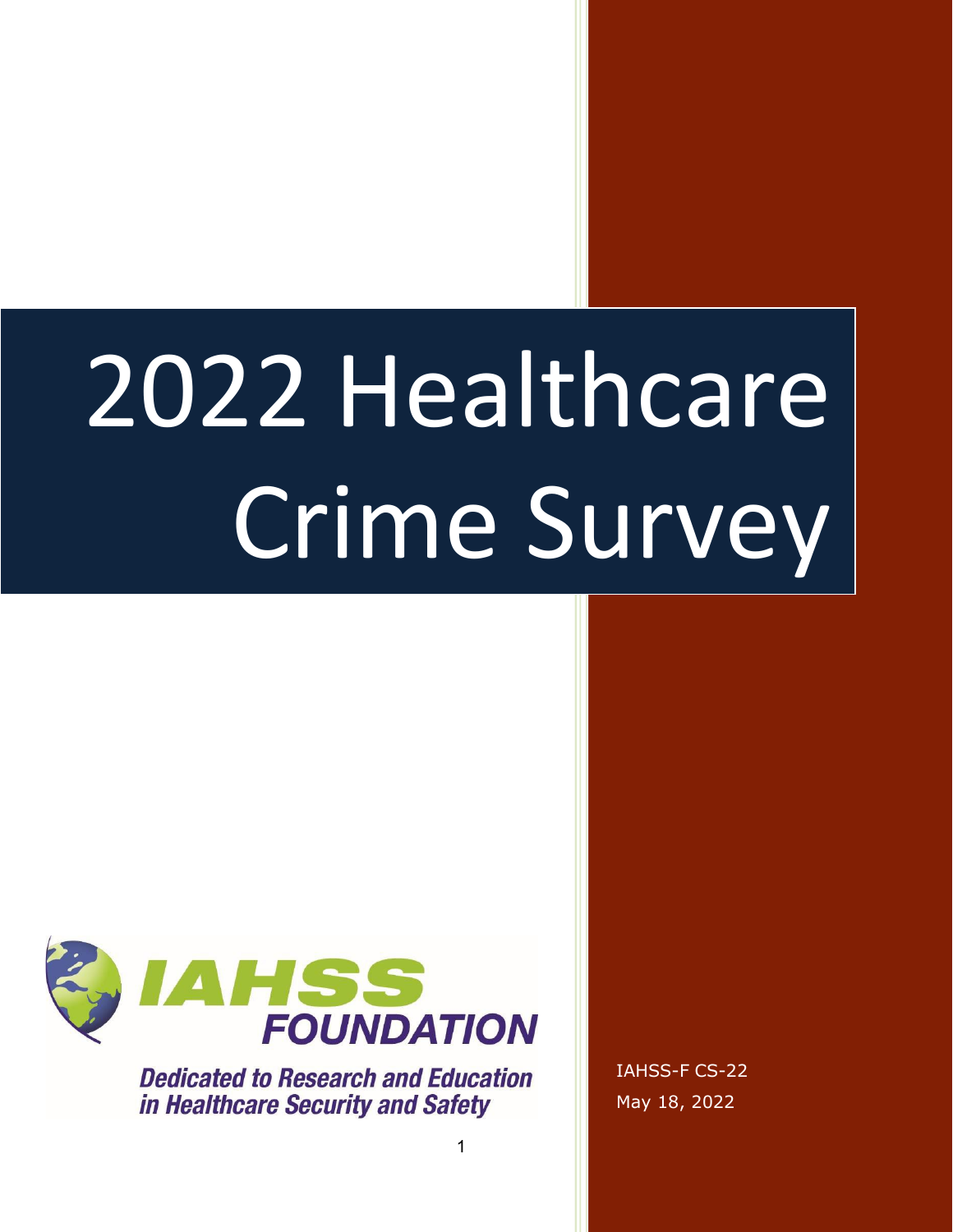# **TABLE OF CONTENTS**

Any questions about the Crime Survey or IAHSS Foundation research, in general, may be directed to Ron Hawkins, chair of the Foundation Research Committee, at [rhawkins@securityindustry.org.](mailto:rhawkins@securityindustry.org)

© 2022 by IAHSS Foundation. All Rights Reserved.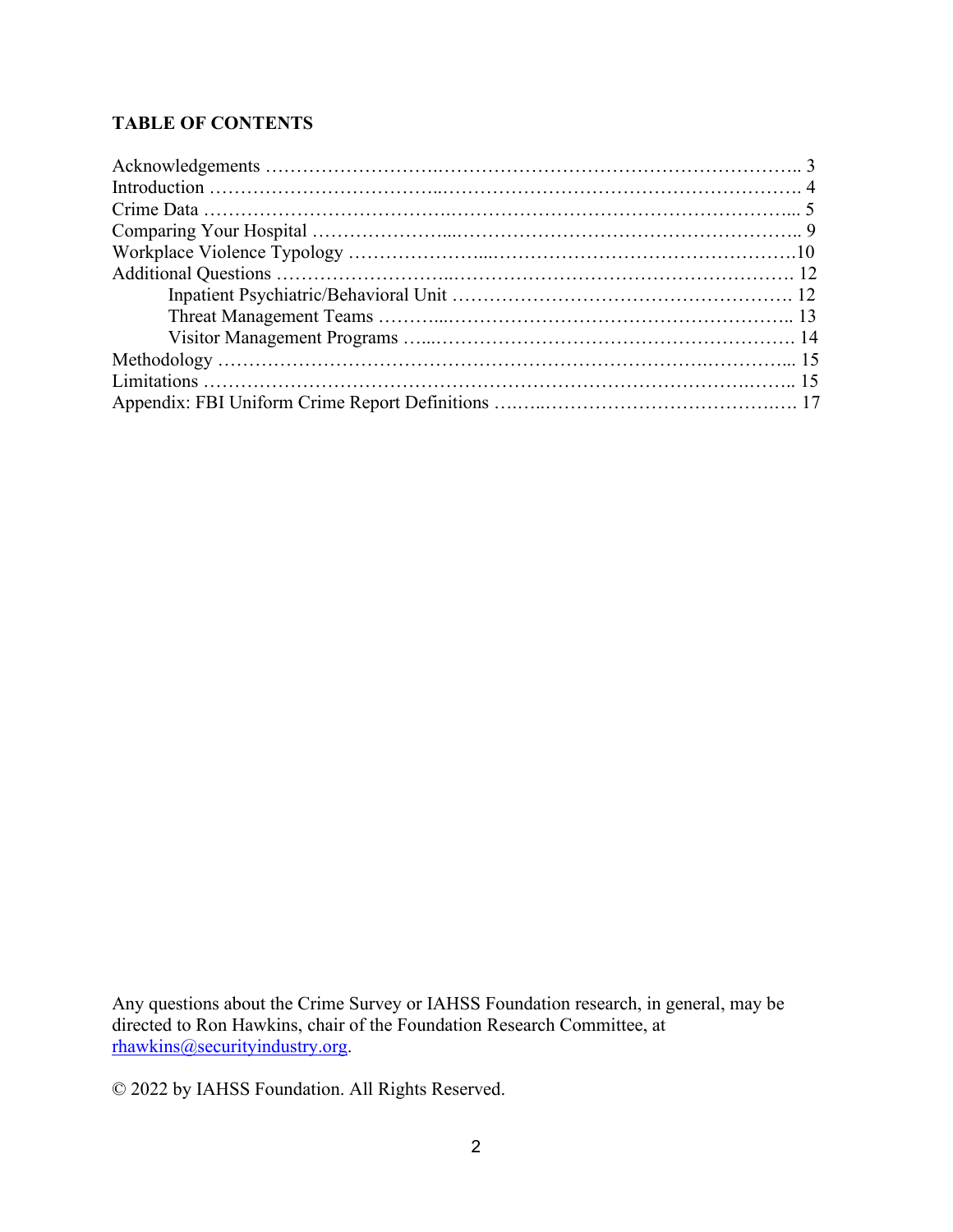### **ACKNOWLEDGEMENTS**

First, we would like to express our deep gratitude to all healthcare security professionals. They do amazing work under uniquely stressful circumstances, and that has never been more true than during the past few years. Second, we want to thank those who took the time to respond to the crime survey so that their fellow practitioners could benefit from the insights and benchmarking opportunities that this report is able to offer. And third, many thanks to the staff of IAHSS for all their work to support not only the Crime Survey, but the health care security sector, as a whole.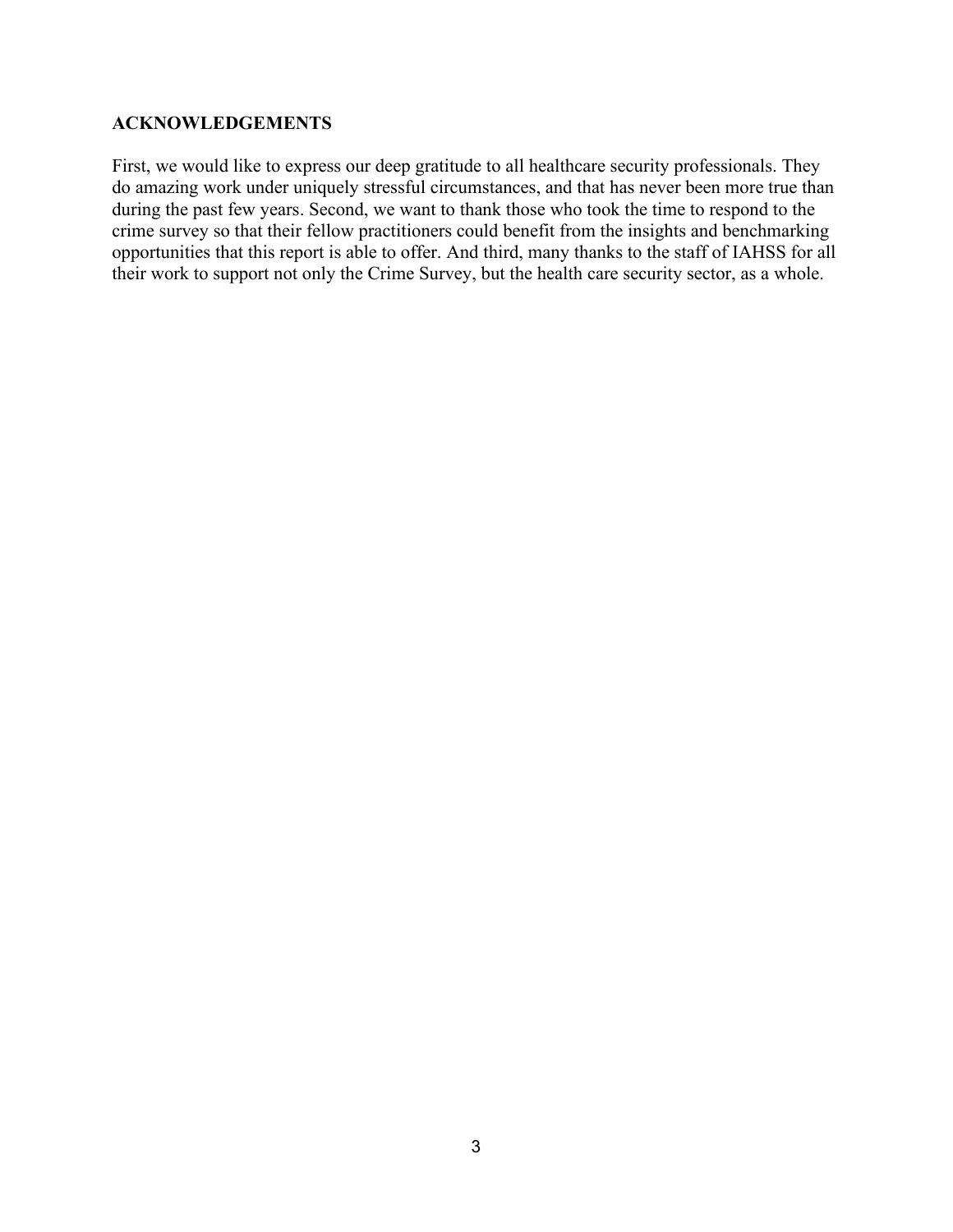# **INTRODUCTION**

The International Association for Healthcare Security and Safety (IAHSS) Foundation was established to promote the welfare of the public through education, research, and the development of a healthcare security and safety body of knowledge. The IAHSS Foundation promotes and develops research into the improvement of healthcare security and safety and provides scholarships to promote professional development in the sector. For more information, visit www.iahssf.org.

The 2022 Healthcare Crime Survey was commissioned under the IAHSS Foundation's Research and Grants Program. The purpose of the Crime Survey is to provide healthcare security professionals with an understanding of the frequency and nature of crime in hospitals. Hospital security leaders throughout the United States were invited to participate. If the respondent was responsible for more than one hospital, we asked that one survey be completed for each facility.

As with prior Crime Surveys, the 2022 edition collected information on ten types of crimes:

- Murder
- Rape
- Robbery
- Aggravated Assault
- Simple Assault
- Burglary
- Theft
- Motor Vehicle Theft
- Vandalism
- Disorderly Conduct

To promote consistency in the answering the questions, the survey included the Federal Bureau of Investigation's (FBI) Uniform Crime Report definitions. The definitions for each crime can be found in the appendix.

For the 2022 Healthcare Crime Survey, 227 usable responses to the core questions were received. (This was down from 269 in each of the past two years.) In general, a response was considered usable if the respondent provided data for most or all of the crime questions and the hospital's bed count. Bed counts were necessary as the Crime Survey has long used this number to gauge hospital size and to calculate crime rates.

All of the data reflect incidents that occurred during the 2021 calendar year.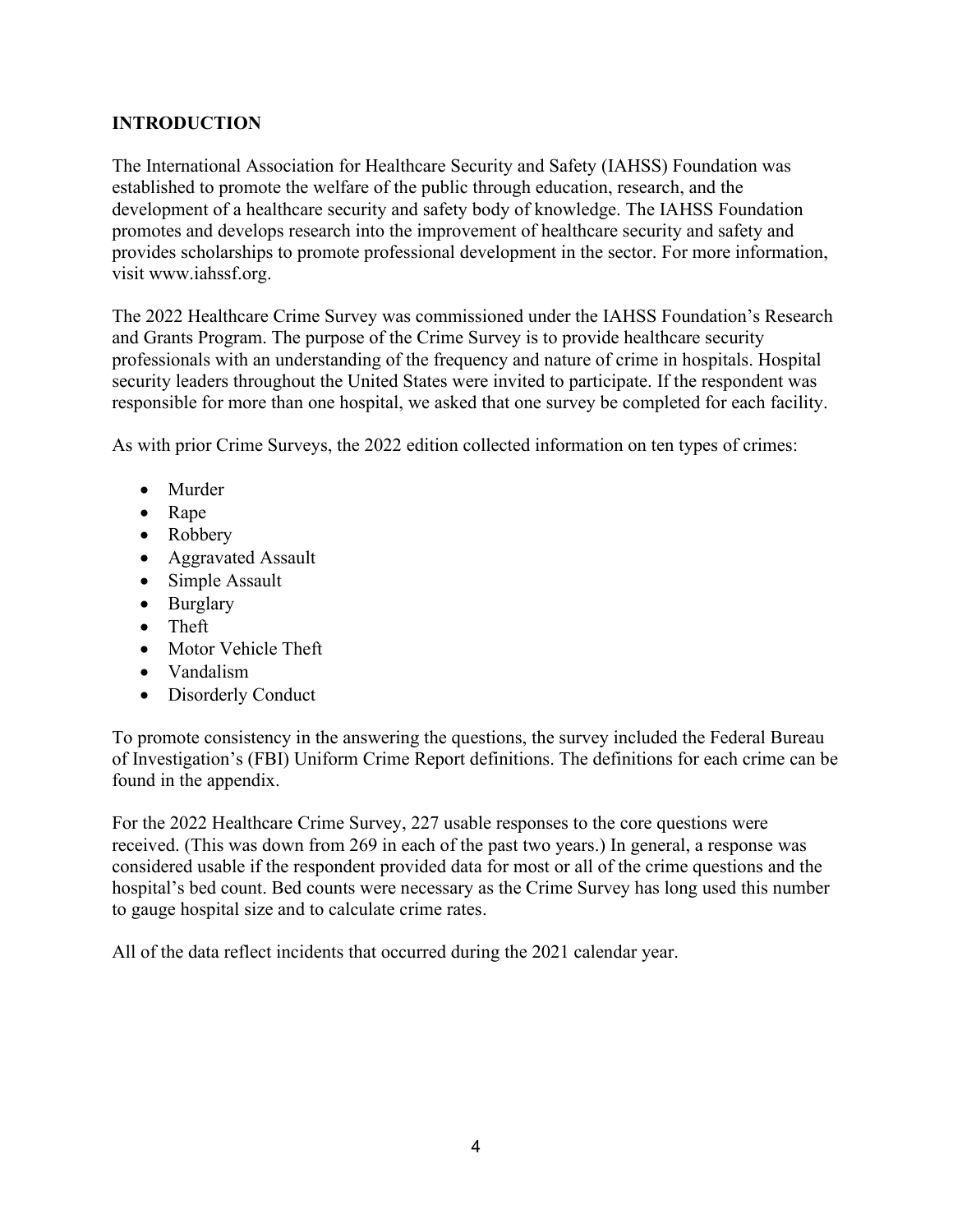### **CRIME DATA**

Raw incident numbers are of limited comparative value, given the varying sizes of hospitals across the United States. To provide context, the 2022 Healthcare Crime Survey collected bed counts for each hospital. This allowed for the calculation of crime rates (per 100 beds) and the comparison of crime rates over time.

Bed counts were selected based on experience from prior Crime Surveys in which other size and population indicators were used but were found to be more challenging to obtain. Hospitals responding to this year's Crime Survey averaged 311 beds per facility. The survey also found that hospitals averaged 10.7 full-time security employees per 100 beds, making the average size security staff at the average size hospital a little more than 33 personnel.

This year, for the first time, the Crime Survey asked about elopements and found an average of 6.1 per 100 beds.

*Readers are advised to review the Limitations section (pp. 15-16) when interpreting the data in this report.*

The first graph below shows the crime rates in 2021 per 100 beds for each crime. The subsequent graphs in this section display the crime rate trends from 2012 to 2021, with the exception of 2017, when no Crime Survey was published. For analytical purposes – and consistent with FBI Uniform Crime Report practice – murder, rape, robbery and aggravated assault were aggregated into one group called "violent crime." (Aggravated assaults accounted for 85 percent of incidents in this category in 2021.)

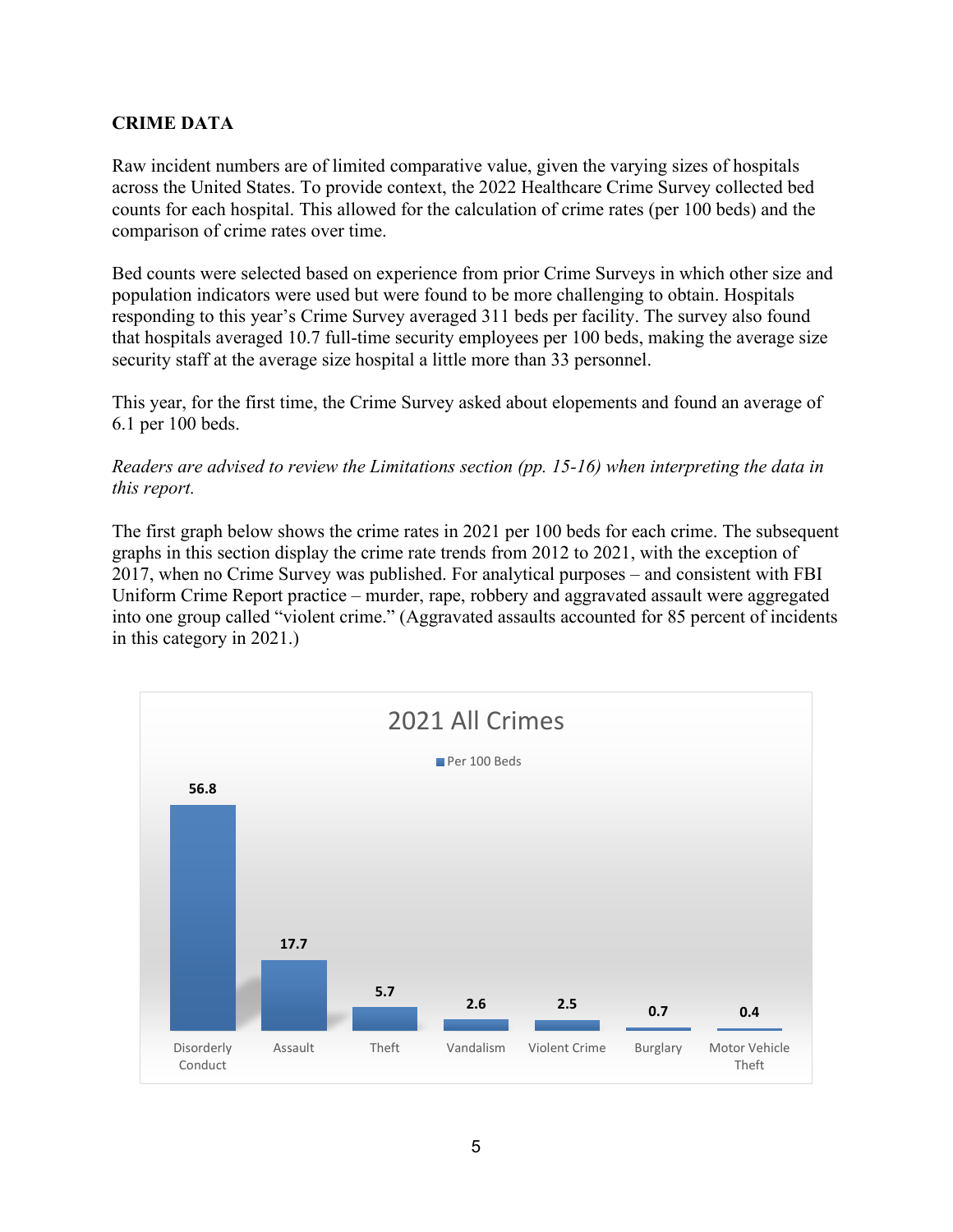

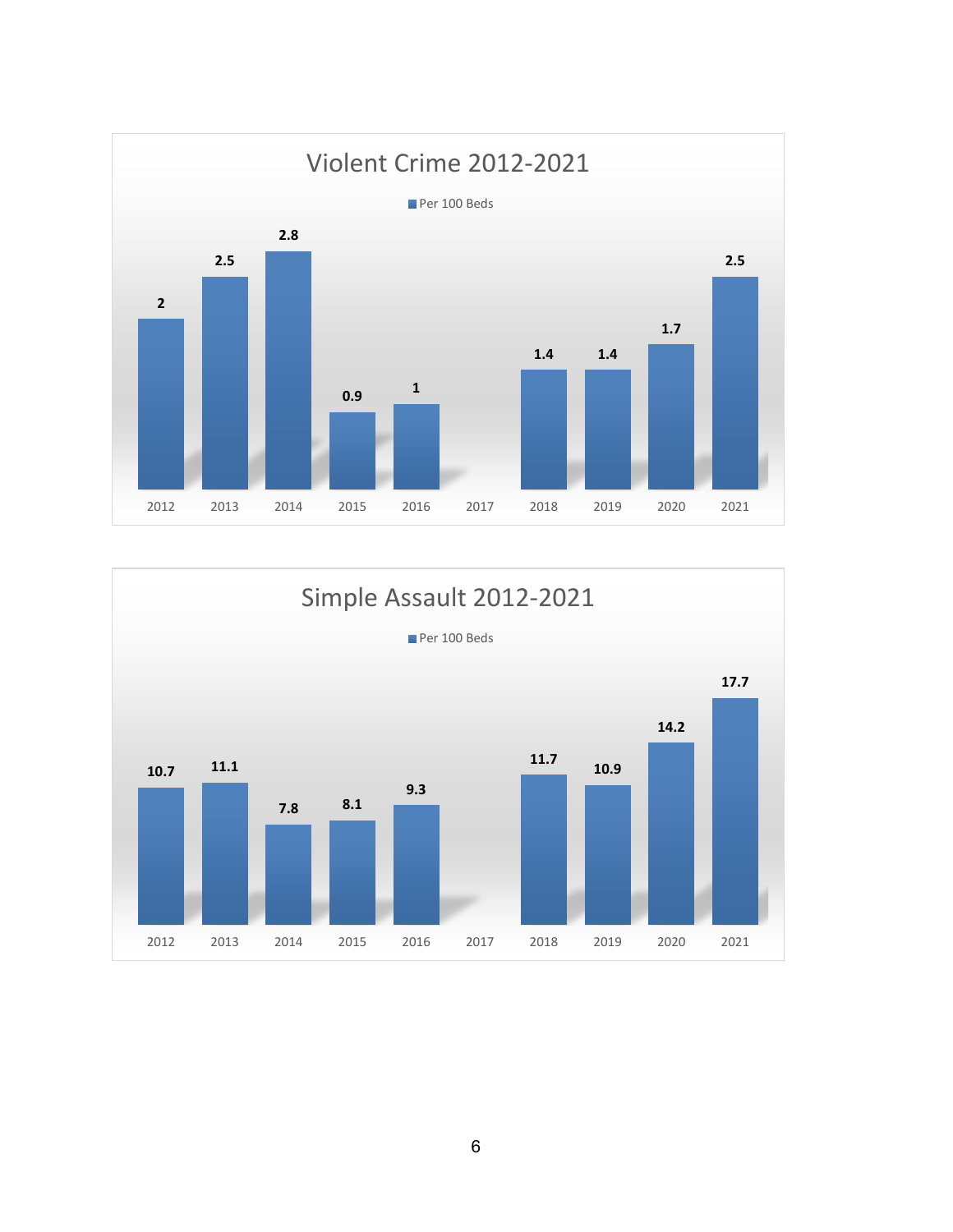

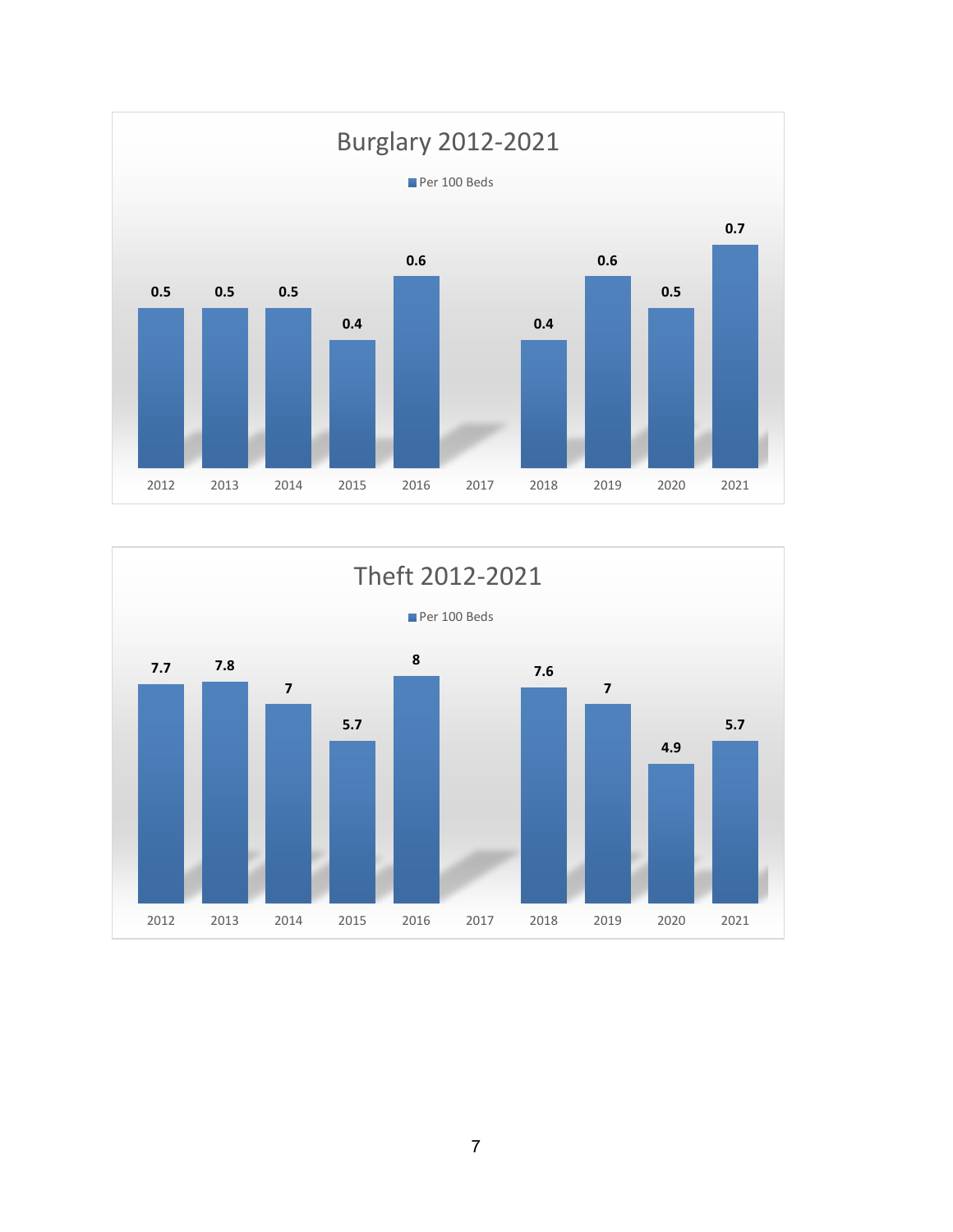

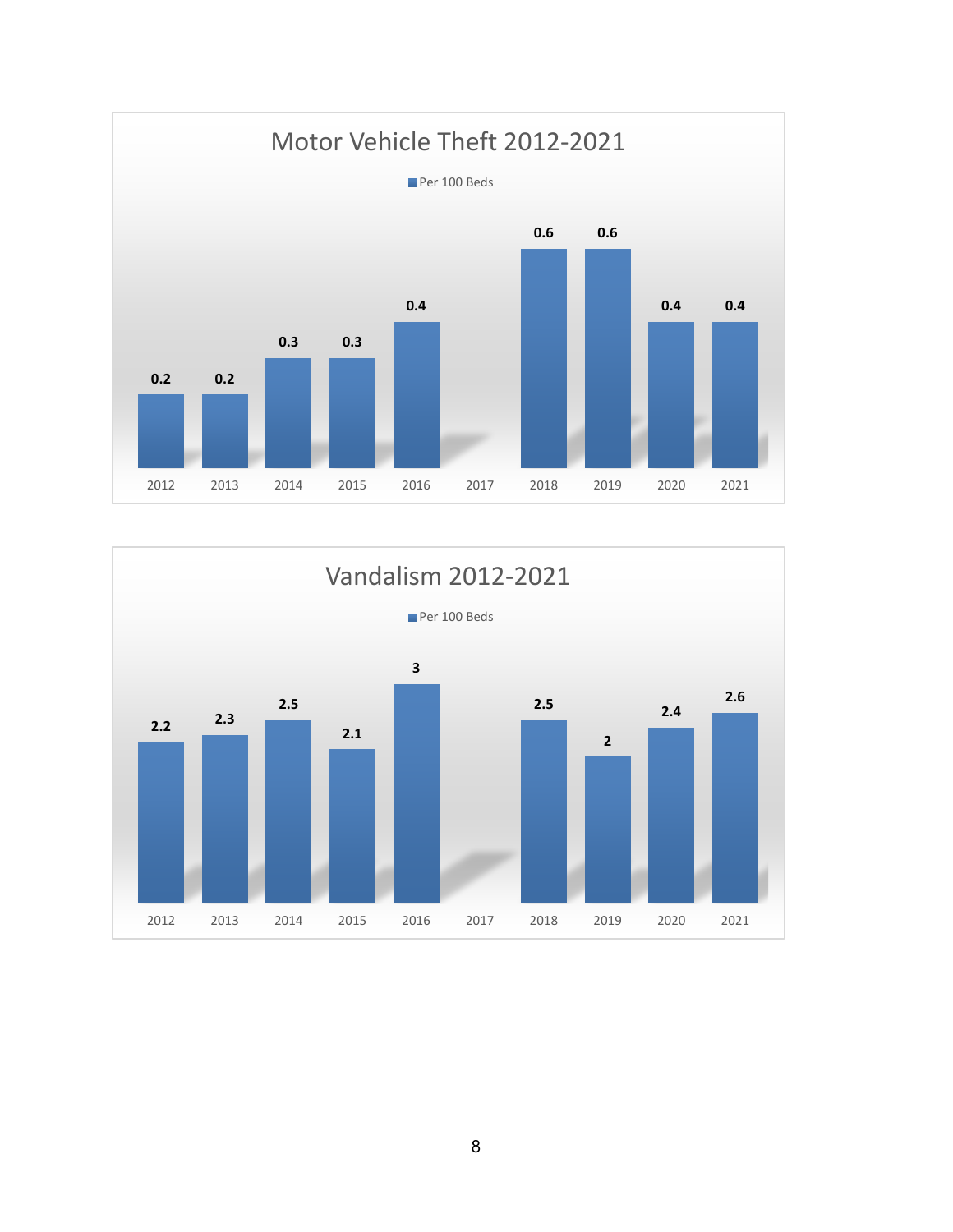

# **Comparing Your Hospital**

To compare your hospital's crime rate to the statistics above, the following formula can be used to calculate the rate per 100 beds:

> **Crime Rate = (x / Beds) \* 100** Where x is the number of incidents of a type of crime and Beds is the number of beds at your hospital

Example: (17 assaults / 360 beds) =  $0.047 * 100 = 4.7$  assaults per 100 beds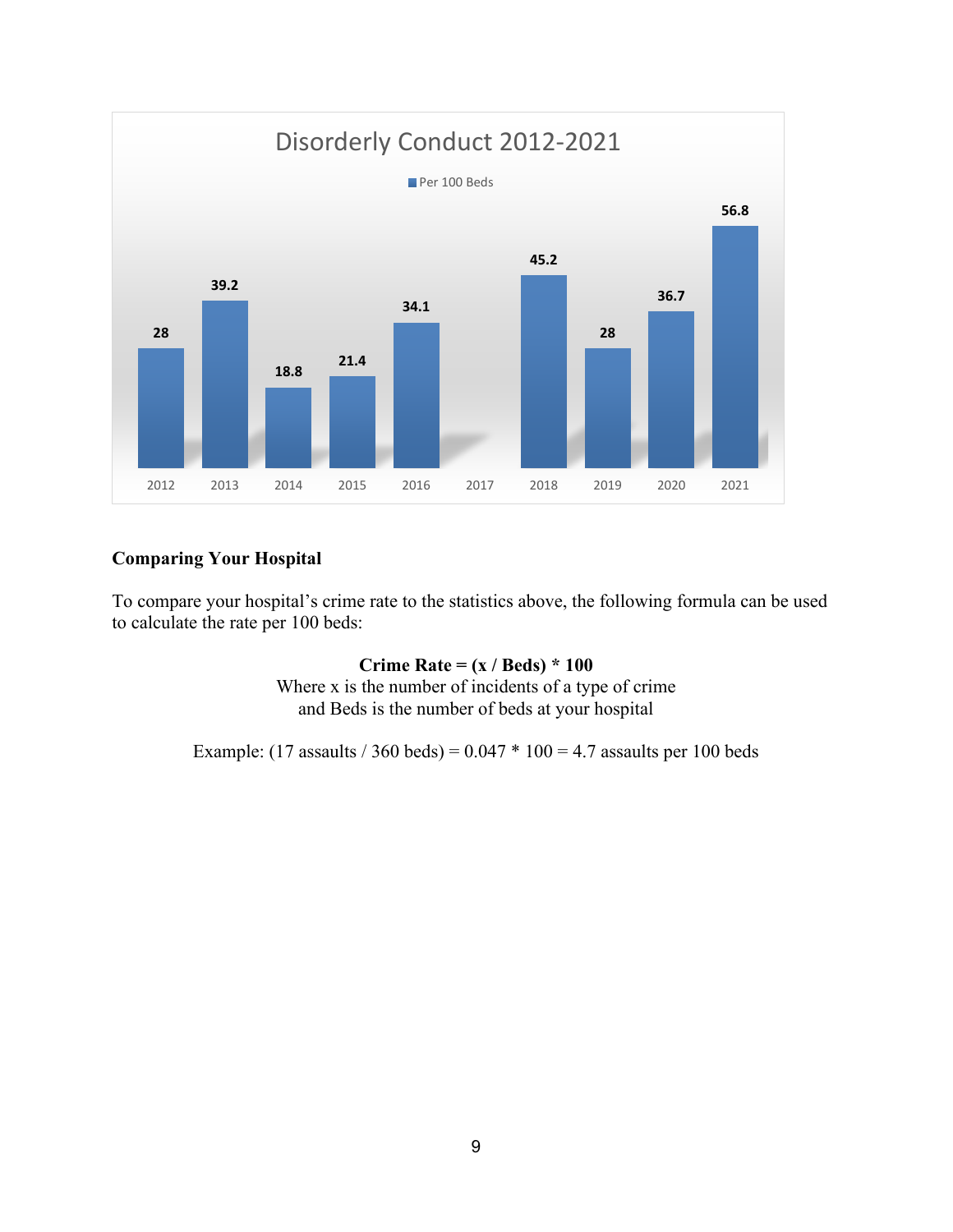# **WORKPLACE VIOLENCE TYPOLOGY**

To drill down further into the assault numbers, we asked if hospitals maintain statistics using the Workplace Violence Typology. This classifies both aggravated assaults and simple assaults into four types.

- Workplace Violence Type 1: Violent acts by criminals, who have no other connection with the workplace, but enter to commit robbery or another crime
- Workplace Violence Type 2: Violence directed at employees by customers, clients, patients, students, inmates or any others for whom an organization provides services
- Workplace Violence Type 3: Violence against coworkers, supervisors or managers by a present or former employee
- Workplace Violence Type 4: Violence committed in the workplace by someone who does not work there but has a personal relationship with an employee, e.g., an abusive spouse or domestic partner

Of 203 responses, 78 percent said their hospitals record assault statistics according to this typology.



Among those reporting assaults by category, type 2 (violence directed at employees by nonemployees) attacks were, by far, the most common, accounting for 73 percent of aggravated assaults and 86 percent of simple assaults.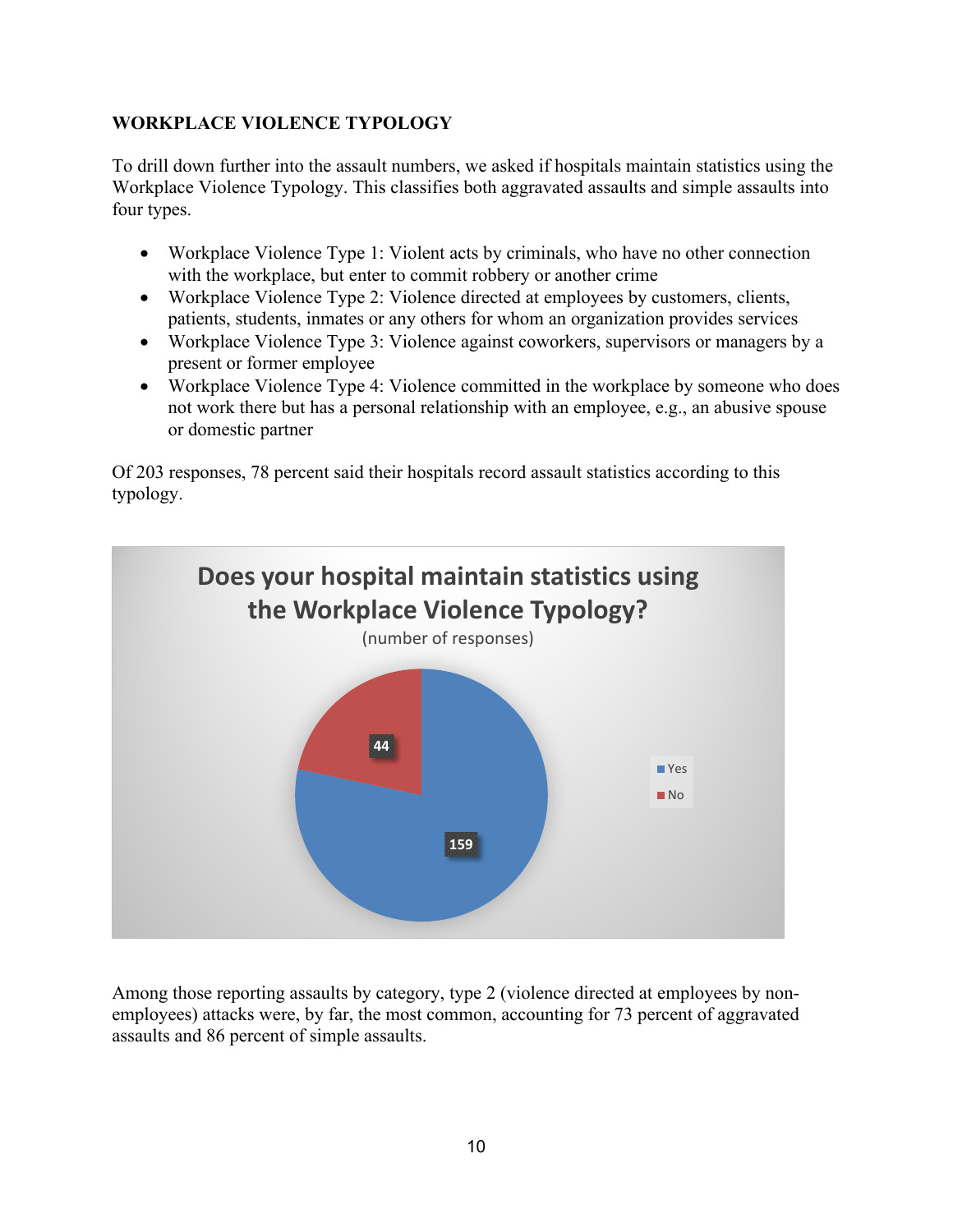

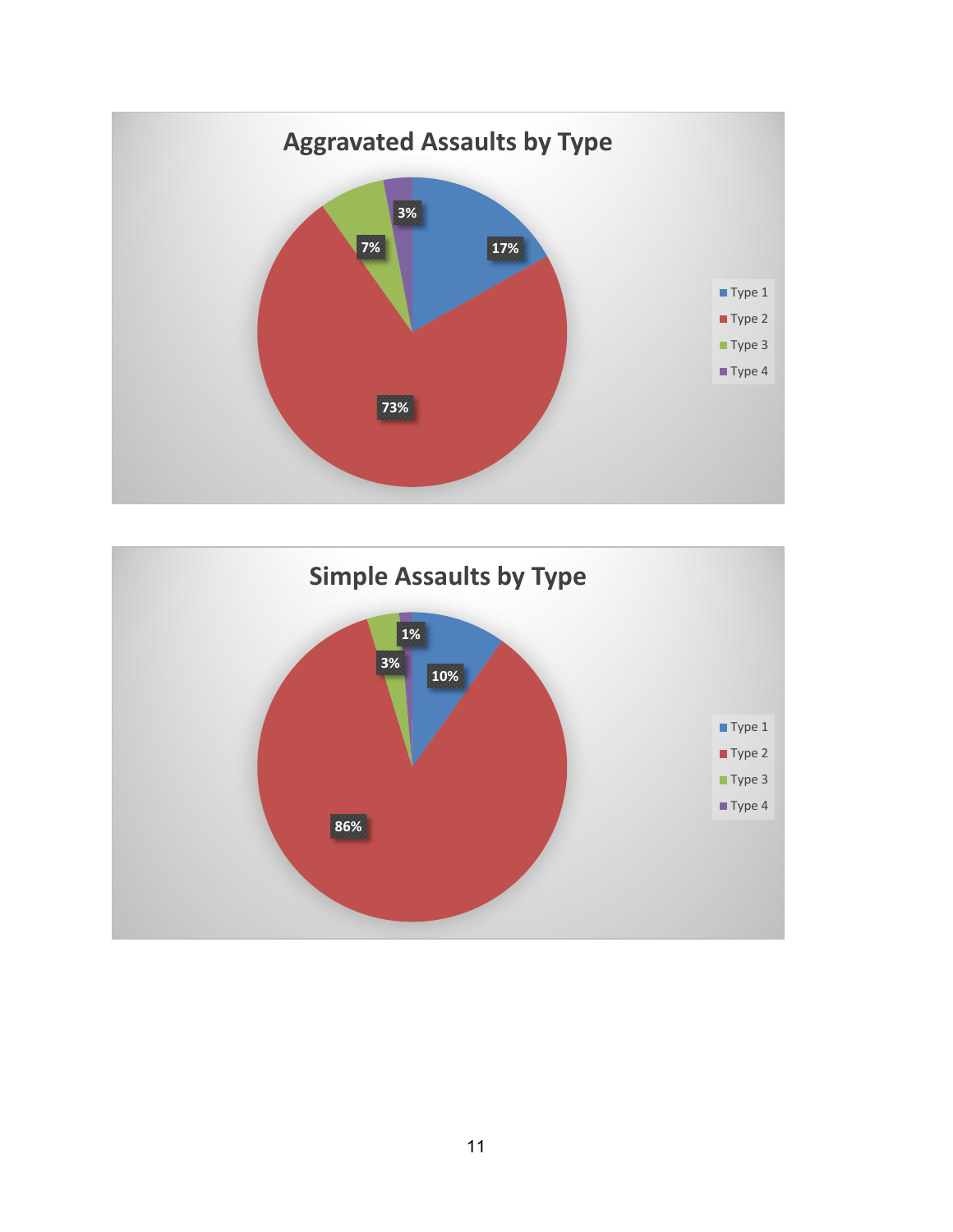# **ADDITIONAL QUESTIONS**

In addition to inquiring about crime data, we asked respondents questions regarding specific aspects of their security operations.

### *Inpatient Psychiatric/Behavioral Unit*

We asked if responding facilities had an inpatient psychiatric/behavioral unit. Of the 224 that provided an answer, 47 percent said yes.



Hospitals reporting the presence of an inpatient psychiatric/behavioral unit tended to be larger, averaging 399 beds and 11.1 full-time security employees per 100 beds, than those without such a unit, which averaged 234 beds and 10.4 security employees per 100 beds.

The rate of disorderly conduct in hospitals with these units was higher (75 per 100 beds vs. 32 per 100 beds), as was the rate of simple assault (20 vs. 14.9) and elopements (6.7 vs. 5.4).

The violent crime rate was higher in responding hospitals that did *not* have inpatient psychiatric/behavioral units (2.8 vs. 2.3). However, a single hospital without such a unit that reported a very large number of aggravated assaults, partly resulting from the use of a nonstandard definition, inflated the average for facilities without these units. Removing this hospital lowered the violent crime rate for this group to 1.8 incidents per 100 beds. See the Limitations section (pp. 15-16) for more information.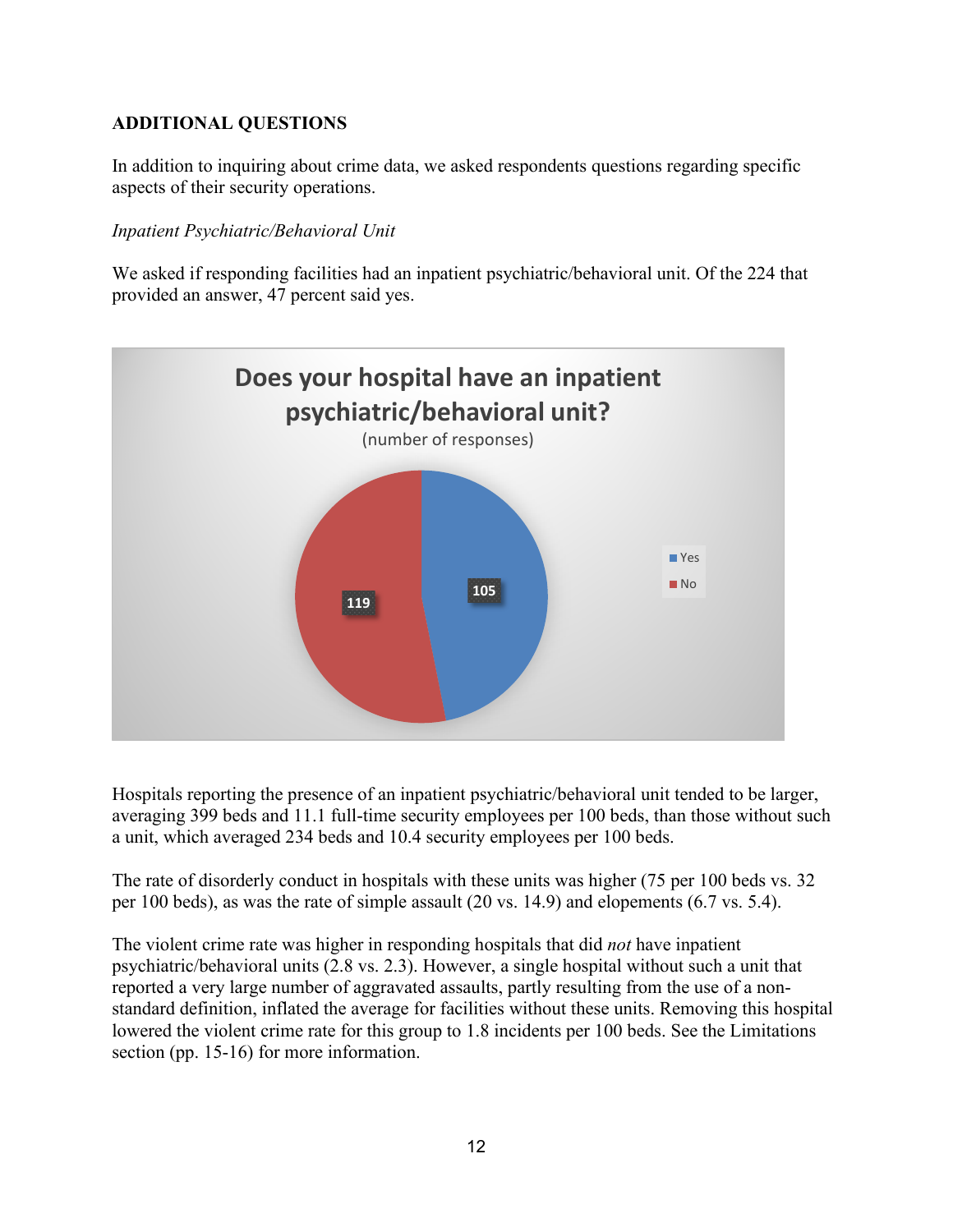### *Threat Management Teams*

We asked respondents if their hospital uses threat management teams in security operations.

Although the term was not defined in the survey, a threat management team, generally speaking, is a tool aimed at reducing workplace violence by bring together individuals from various departments within an organization to assess threats, develop countermeasures, and intervene before violence occurs. Of the 227 total respondents, 211 provided an answer to this question, with 57 percent saying they do use threat management teams.



Hospitals reporting that they use threat management teams tended to be larger (342 beds per facility and 12.1 full-time security employees per 100 beds compared 279 and 9.2) and have higher rates of disorderly conduct (72.7 per 100 beds vs. 38.1), simple assaults (19.4 vs. 16), and elopements (7.2 vs. 4.7) than those that do not make use of such teams. The violent crime rate in hospitals *without* threat management teams was higher (2.8 vs. 2.3), but the outlier hospital mentioned in the previous section was a factor here, as well. This facility did not use threat management teams in 2021 and, without it, the violent crime rate for non-TMT hospitals was 1.7 incidents per 100 beds. See the Limitations section (pp. 15-16) for more information.

It should be noted that this data, alone, is insufficient to draw any conclusions about the effectiveness of threat management teams for multiple reasons. For example, it may be the case that hospitals facing higher rates of crime are more likely to implement threat management teams and similar measures.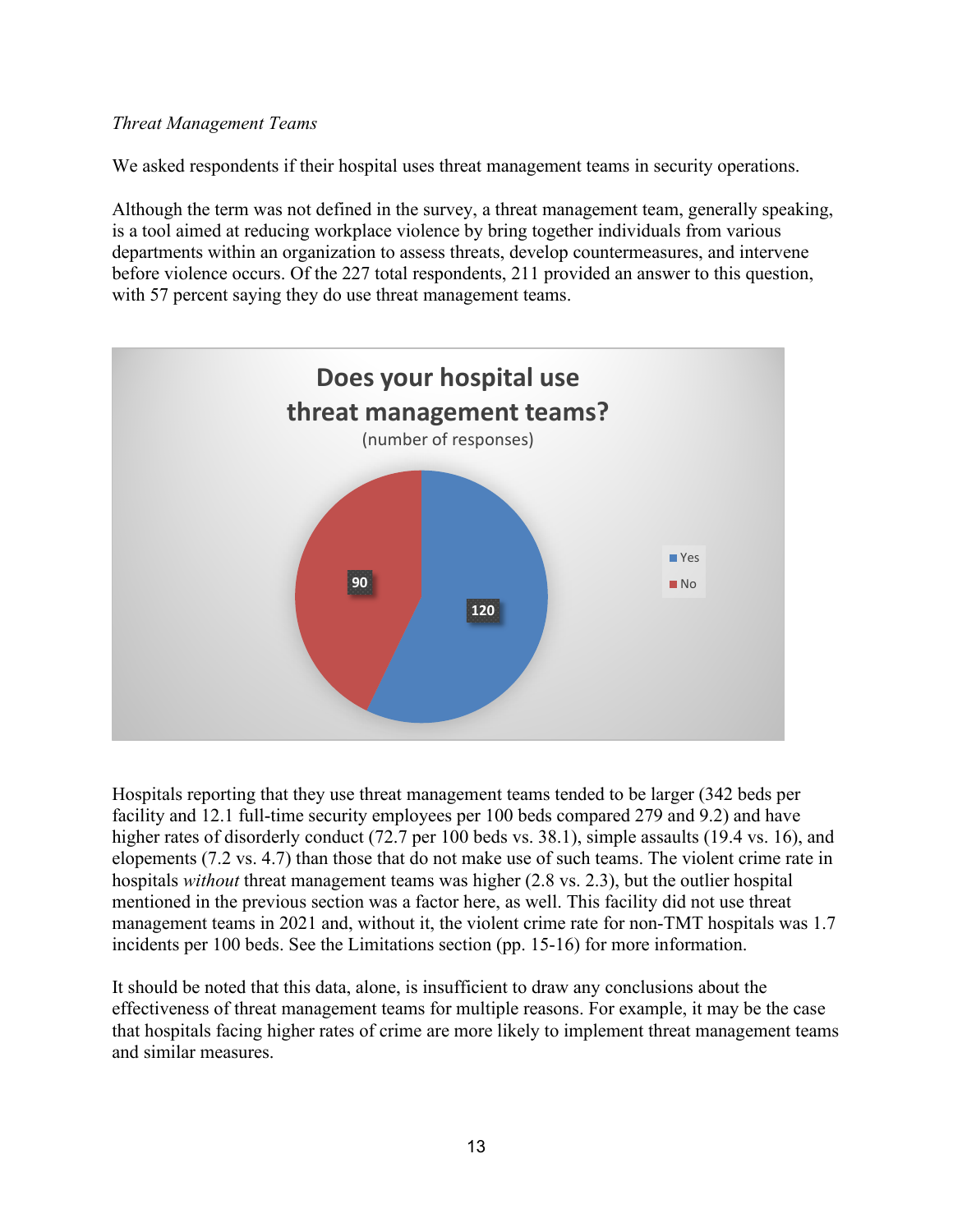### *Visitor Management Programs*

We asked if hospitals used visitor management programs to track entry and exit to their facilities by people other than staff and patients. Of 222 responses, 82 percent said yes.



As with threat management teams, hospitals reporting the use of visitor management programs tended to be larger (320 beds and 11 full-time security employees per 100 beds vs. 272 and 9) and have higher crime rates than those reporting non-use. The violent crime rate in hospitals with visitor management programs was 2.7 incidents per 100 beds, as compared to 1.5 in those without (subtracting the effect of the previously mentioned outlier hospital, which *does* have a visitor management program, reduces the difference to 1.9 to 1.5), while the disorderly conduct rate was more than four times higher (65.6 vs. 14.9), the simple assault rate was nearly double (19 vs. 11.1) and the elopement rate was significantly above facilities that do not have such a program (6.6 vs. 3.8).

As with the data related to threat management teams, no conclusions should be drawn about the effectiveness of visitor management programs based on these results because, among other possibilities, hospitals facing higher rates of crime may be more likely to deploy such measures.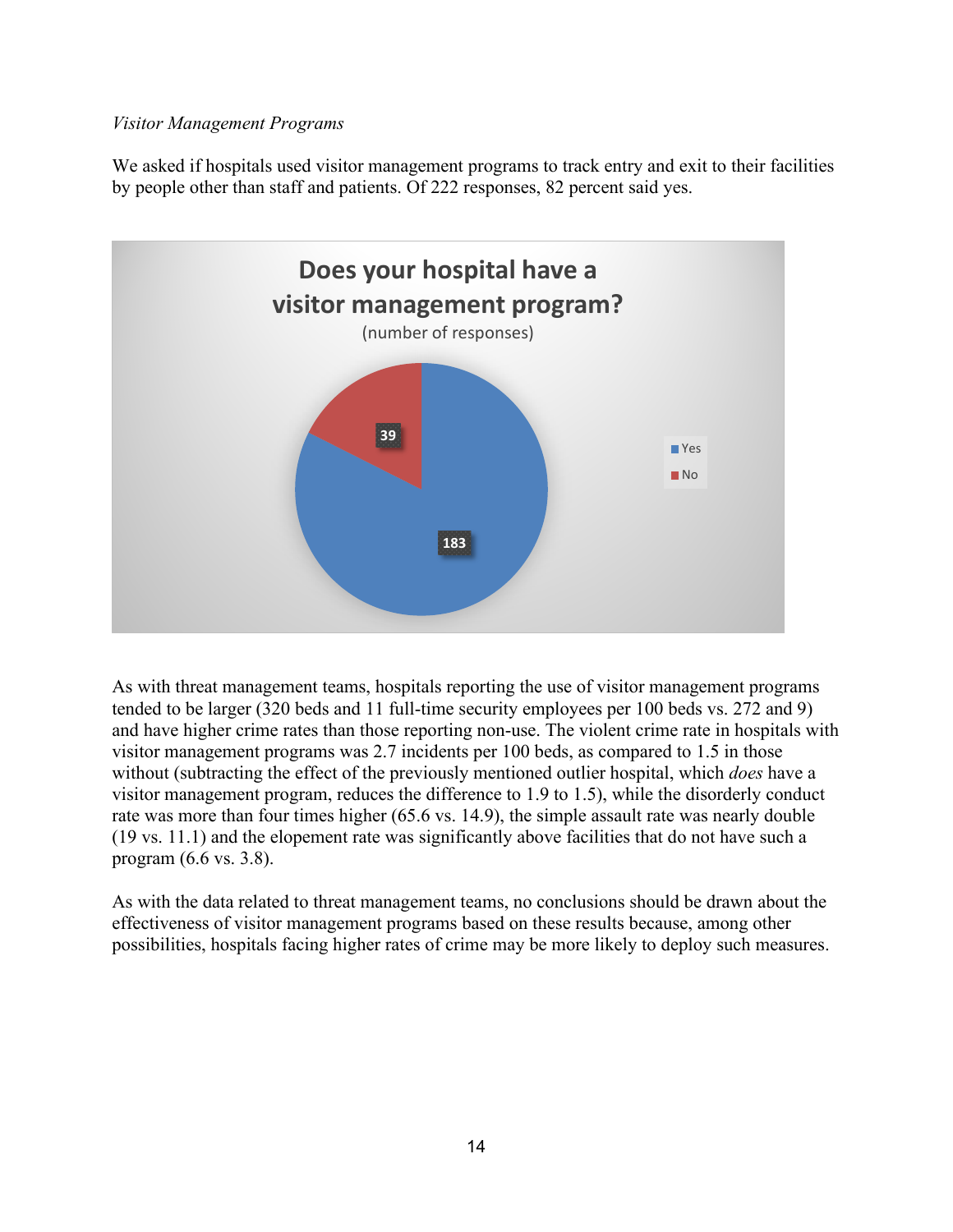### **METHODOLOGY**

The survey was conducted through Survey Monkey, with the link distributed primarily through the IAHSS and IAHSS Foundation contact lists, the IAHSS website, and personal outreach by IAHSS Foundation board members.

The received data were vetted by the IAHSS Foundation Board of Directors. Multiple responses were discarded for reasons including, but not necessarily limited to, missing bed counts, outlier data that could not be confirmed, and responses coming from clinics rather than inpatient hospital facilities.

All submissions are kept confidential, and only aggregate data is reported.

# **LIMITATIONS**

There were several limitations associated with the 2022 Crime Survey, including, but not necessarily limited to, the following:

- The 227 responses leave more than 96 percent of hospitals in the United States unaccounted for. Respondents were a self-selected group, and it is possible that sampling bias resulted in this group not being a representative sample of the nation's hospitals.
- Since responses were for individual hospitals, some hospital systems were represented multiple times.
- The use of bed counts may not be the best indicator of hospital size and population. For example, number of Emergency Department visits, number of employees, hospital square footage, average daily census, and adjusted patient days can also be used to calculate crime rates. Bed counts, however, were the most consistently reported indicator of size and/or population and allow for continuity with previous Crime Surveys.
- Data may have been mis-entered by respondents.
- Respondents may compile data using different definitions. In one example referenced in this report, a hospital reported a large number of aggravated assaults (220). When contacted for confirmation, a representative of the hospital stated that it classifies all assaults on staff as aggravated assaults, even if, by the legal – and UCR – definition, they would be considered simple assaults. This had a noticeable impact on the violent rate crime, which is further explained below.
- With 227 responses, a small number of hospitals reporting a large number of incidents could significantly affect the overall rates of certain crimes. For example, the hospital noted above raised the violent crime rate from 2.2 to 2.5 incidents per 100 beds. Further, the seven facilities reporting the most violent crimes (including that hospital) nearly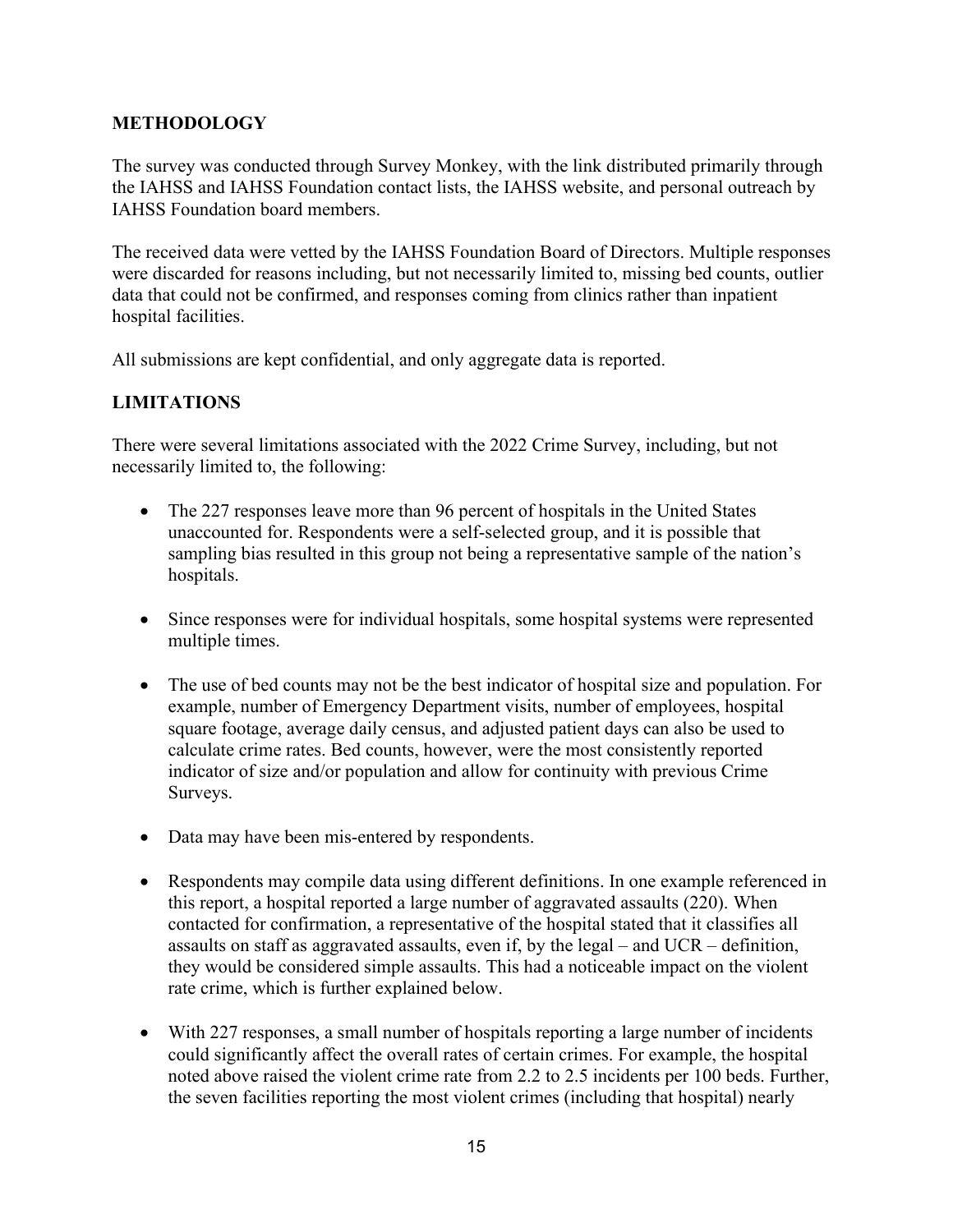doubled the overall rate. Without them, the violent crime rate for the remaining 220 hospitals was 1.3. In addition, removing the five hospitals with the most simple assaults would lower the rate from 17.7 to 12.1. Without six outliers in disorderly conducts, the rate for that crime would drop from 56.8 to 30.1. And without two hospitals reporting a disproportionate share of elopements, the rate would decrease from 6.1 to 4.5.